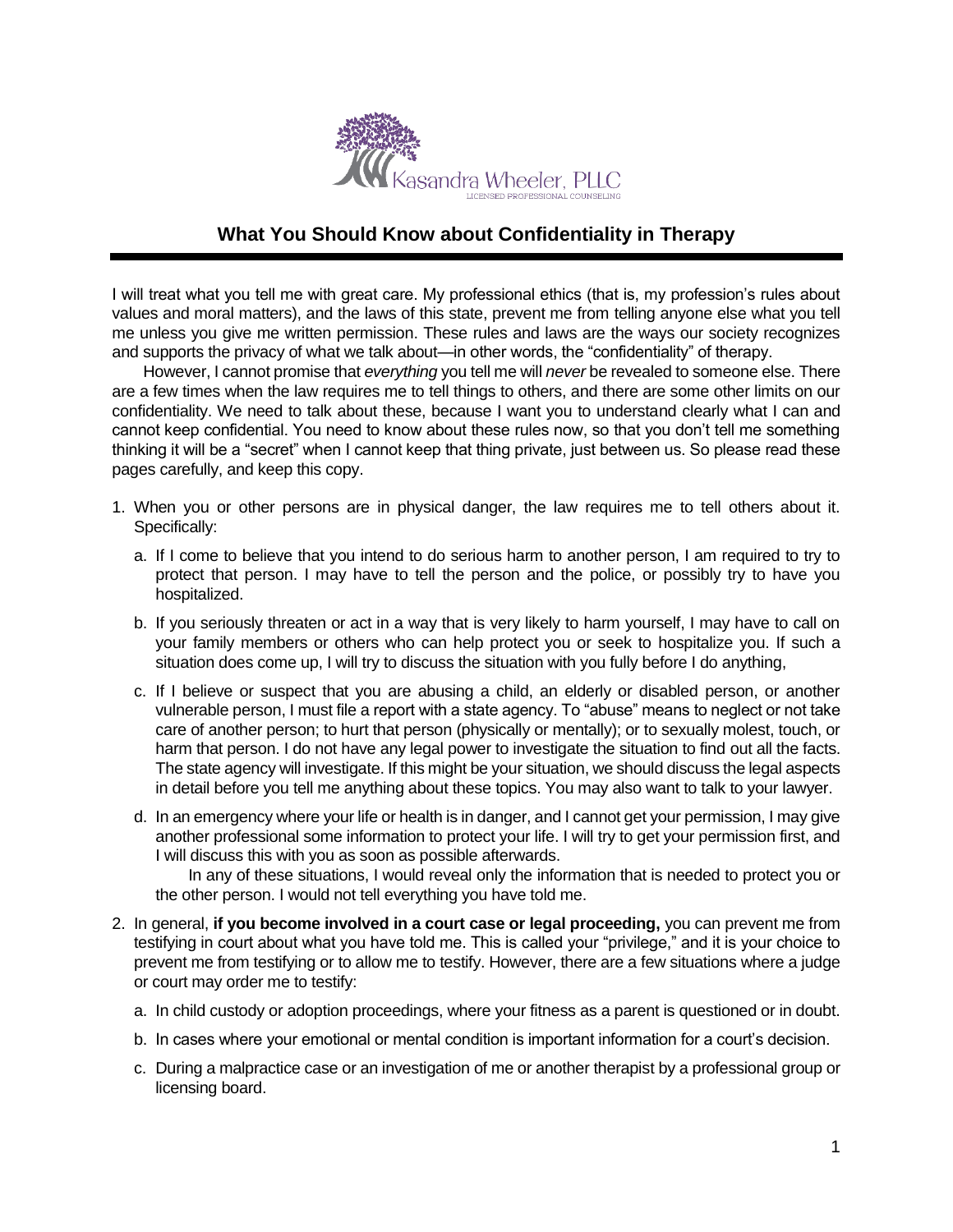- d. In a civil commitment hearing to decide if you will be admitted to or continued in a psychiatric hospital.
- e. When a court has ordered you to see me for evaluations or treatment. In this case, we need to discuss confidentiality fully, because you don't have to tell me what you don't want the court to find out through my report.
- 3. There are a few other things you must know about confidentiality and your treatment:
	- a. If you were sent to me for evaluation by workers' compensation or Social Security Disability Insurance, I will be sending my report to that agency, and it can contain anything that you tell me.
	- b. I may sometimes consult (talk) with other professionals about your treatment. This person is also required by professional ethics to keep your information confidential. Likewise, when I am out of town or unavailable, another therapist will be available to help my clients in an emergency. I must give this professional some minimal information about my clients, but he or she will keep it confidential, to obey his or her professional codes of ethics and our federal and state laws/regulations.
	- c. I am required to keep records of your treatment, such as the notes I take when we meet. You have a right to review these records with me. If something in the record might seriously upset you, I may leave it out, but I will fully explain my reasons to you.
- 4. Here is what you need to know about **confidentiality, health insurance, and money matters:**
	- a. If you use your health insurance to pay a part of my fees, the insurance company, the managed care organization (if you have one), and perhaps your employer's human resources office will require me to provide information about how well you function in many areas of your life, your social and psychological history, and your current symptoms. I will also be required to provide a treatment plan and information on how you are doing in therapy.
	- b. I usually give you my bill with any other forms needed, and ask you to send these to your insurance company to file a claim for your benefits. That way, you can see what the company will know about our therapy. Although I believe the insurance company will act legally, I cannot control who sees this information after it leaves my office. You cannot be required to release more information than I will provide just to get payments.
	- c. If you have been sent to me by your employer's employee assistance program (EAP), the program's staffers may require some information. Again, I believe that they will act legally, but I cannot control who sees this information at their offices. If this is your situation, let us fully discuss my agreement with your employer or the program before we talk further.
	- d. If your account with me is unpaid and we have not arranged a payment plan, I can use legal means to get paid. Generally the only information I will give to a court, a collection agency, or a lawyer will be your name and address, the dates we met for professional services, and the amount due to me.

## 5. **Children and families create some special confidentiality questions.**

- a. When I treat children under the age of about 12, I must tell their parents or guardians whatever they ask me. As children grow more able to understand and choose, they assume legal rights. For those between the ages of 12 and 18, most of the details of things they tell me will be treated as confidential. However, parents or guardians need to be able to make well-informed decisions about therapy, and so they have the right to *general* information, including how therapy is going. I may also have to tell parents or guardians some information about other family members that I am told, if these others' actions put anyone in any danger.
- b. In cases where I treat several members of a family (parents and children, or other relatives), the confidentiality situation can become very complicated. I may have different duties toward different